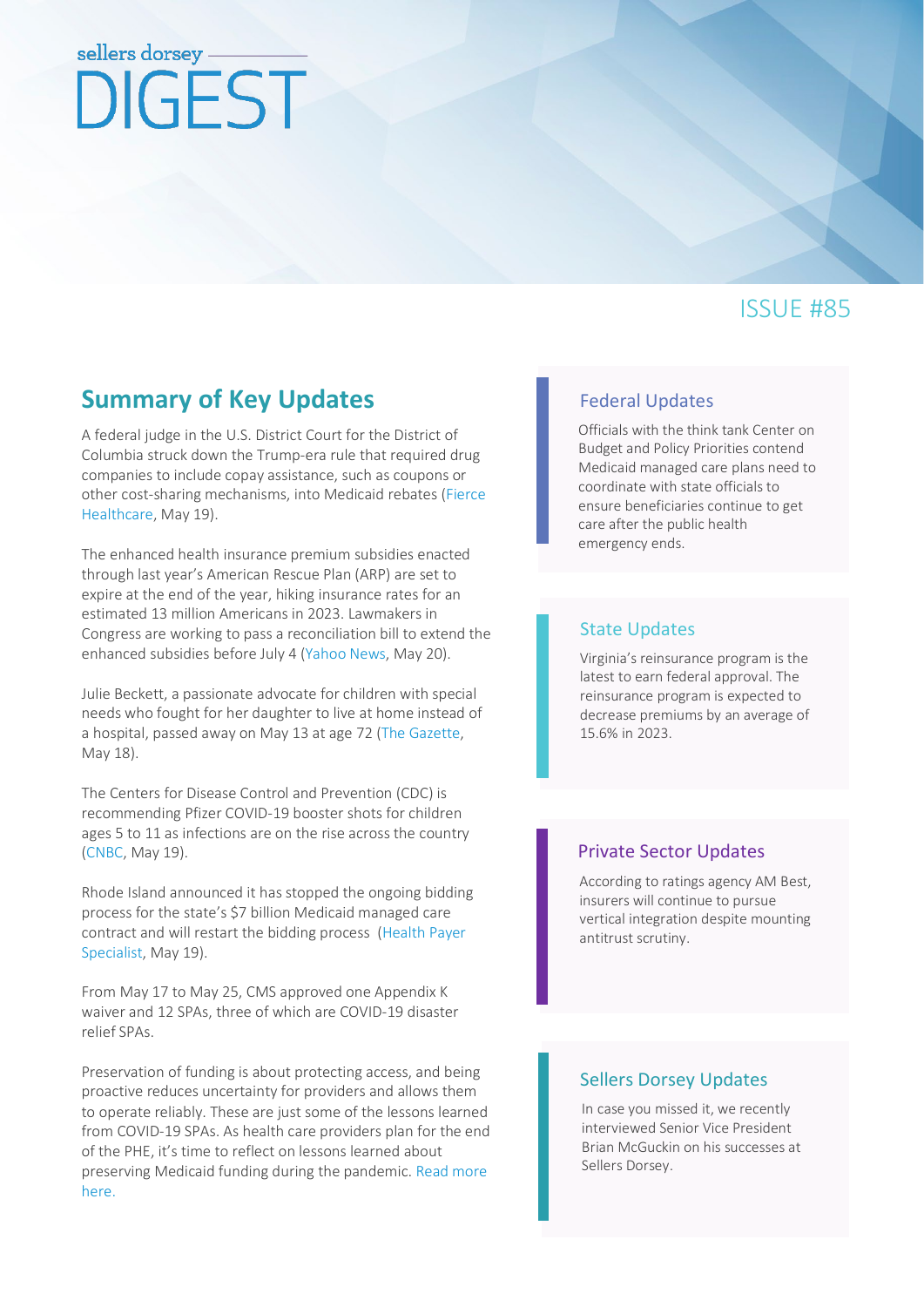# <span id="page-1-0"></span>FEDERAL UPDATES

#### News

- The enhanced health insurance premium subsidies enacted through last year's ARP are set to expire at the end of the year, hiking insurance rates for an estimated 13 million Americans in 2023. Those affected would receive notices about their premium increases in October, just before the November midterm elections. Lawmakers in Congress are working to pass a reconciliation bill to extend the enhanced subsidies before July 4, the date at which insurers will begin locking in next year's rate hikes, but political opposition to subsidy extension in the Senate spells an uncertain future for the ARP's health care spending provisions [\(Yahoo News,](https://news.yahoo.com/democrats-walking-obamacare-fiasco-own-083000466.html) May 20).
- On May 25, 12pm ET, the Centers for Medicare and Medicaid Services (CMS) will host the first in a monthly series of webinars to assist stakeholders in the Medicaid and CHIP redetermination process tied to the termination of the public health emergency (PHE). The first webinar will focus on Medicaid continuous coverage requirements and consumer engagement with state Medicaid and CHIP agencies. Those interested in attending the webinar ca[n register online](https://cms.zoomgov.com/webinar/register/WN_qma5AvyBQWCTB0vbNF3lTA) [\(Inside Health Policy,](https://insidehealthpolicy.com/daily-news/cms-kick-monthly-meetings-phe-unwinding) May 18).
- Officials with the think tank Center on Budget and Policy Priorities contend Medicaid managed care plans need to coordinate with state officials to ensure beneficiaries continue to get care after the PHE ends. States can rely on Medicaid managed care plans to assist with outreach to enrollees and relay information on how to reapply for coverage. States can increase the rate of automatic renewal and options for people to renew but need to be sure they have the correct contact information. Therefore, states need to prepare their staff, infrastructure, and processes to prepare for redetermination. CMS is giving states 12 months to begin redeterminations starting the month after the PHE ends [\(Fierce Healthcare,](https://www.fiercehealthcare.com/payers/cbpp-managed-care-plans-need-prep-major-coordination-states-medicaid-redeterminations) May 19).
- Julie Beckett, an advocate who fought against administrative barriers in the 1980s that prevented her from caring for her disabled daughter at home, passed away on May 13 at age 72. Julie and her daughter's case eventually made its way to Congress and the White House, resulting in the creation of the Katie Beckett Waiver, which allows individuals with disabilities to use Medicaid funding to receive health care while living at home or in the community. Policymakers and disability rights advocates say Beckett was instrumental in bringing fundamental changes to the federal Medicaid program that improved the lives of hundreds of thousands of families nationwide. She was a driving force behind the Family Opportunity Act, founded the national nonprofit Family Voices, and helped establish Family-to-Family Health Information Centers. Julie Beckett was a passionate advocate and leader for children with special health care needs and disabilities [\(The Gazette,](https://www.thegazette.com/health-care-medicine/julie-beckett-who-fought-for-change-in-medicaid-system-dies/) May 18).

#### Federal Litigation

- A federal judge in the U.S. District Court for the District of Columbia struck down the Trump-era rule that required drug companies to include copay assistance, such as coupons or other cost-sharing mechanisms, into Medicaid rebates. Drug companies initially agreed to offer rebates to get their drugs covered by the Medicaid program. These rebates were expected to be 23.1% of the brand name drug price and 13% of the generic drug price. The judge's ruling is a big win for the Pharmaceutical Research and Manufacturers of America (PhRMA) and may contribute to further increases in prescription drug costs [\(Fierce Healthcare,](https://www.fiercehealthcare.com/payers/judge-strikes-down-cms-medicaid-copay-rule-handing-phrma-major-win) May 19).
- The American Hospital Association (AHA) is encouraging the Justice Department to perform additional False Claims Act investigations of Medicare Advantage (MA) insurers who have repeatedly refused to approve access to services and payments to providers through prior authorization. This request comes after a federal investigation concluded MA plans have previously used prior authorization to deny members access to medically necessary care. AHA also urged CMS for more oversight when it comes to MA and requested a meeting to fix the prior authorization issues that exist within MA plans [\(Modern](https://www.modernhealthcare.com/legal/aha-wants-false-claims-act-enforcement-medicare-advantage-care-denials)  [Healthcare,](https://www.modernhealthcare.com/legal/aha-wants-false-claims-act-enforcement-medicare-advantage-care-denials) May 20).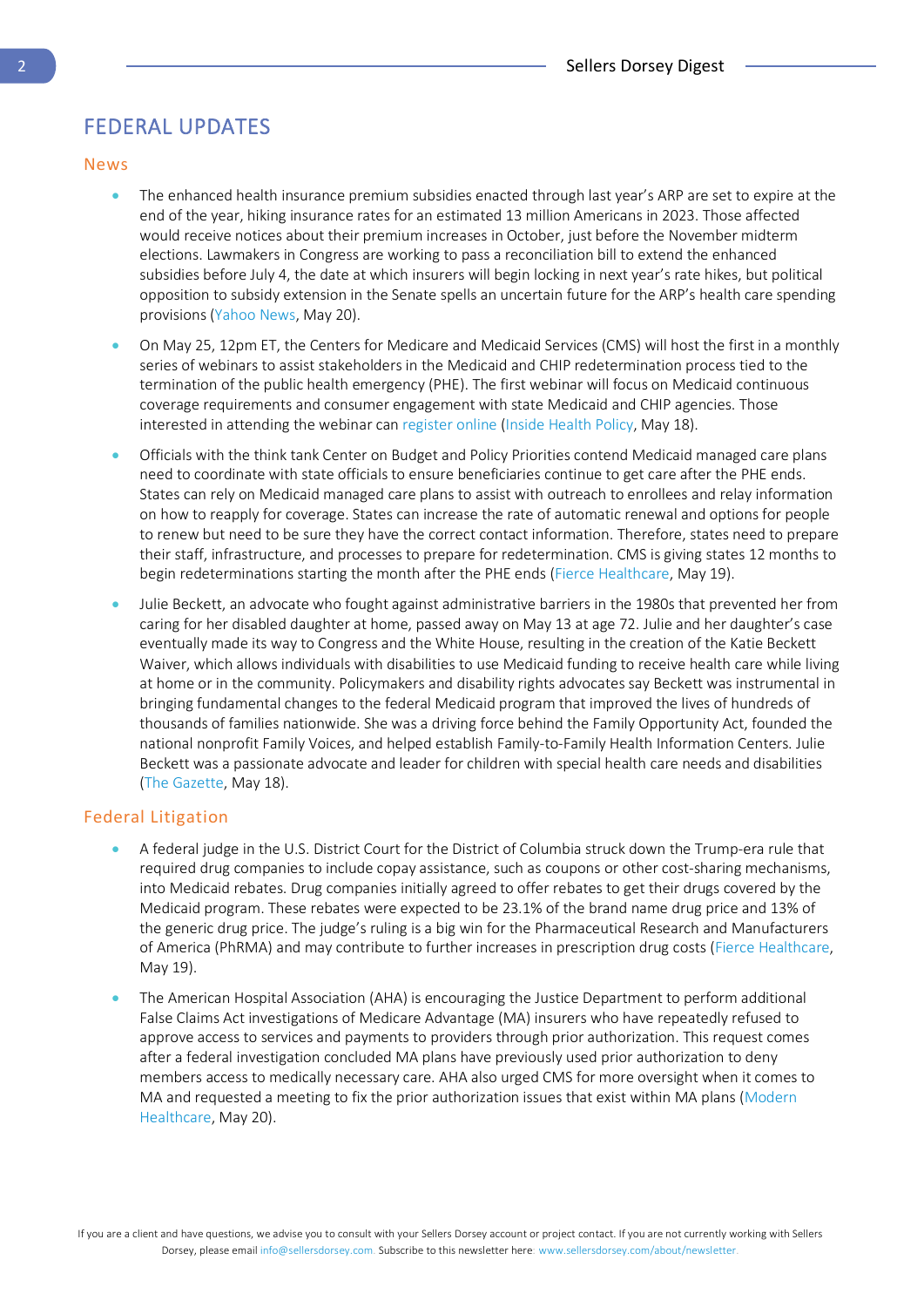#### COVID-19

The CDC is recommending Pfizer COVID-19 booster shots for children ages 5 to 11 as infections are on the rise across the country, and immunity from previous doses wanes. After reviewing and discussing data in a five-hour public meeting, the CDC's panel of independent vaccine experts overwhelmingly voted in favor of boosters for this age group. According to CDC data, children ages 5 to 11 have been hospitalized at higher rates during the omicron wave than at any other point of the pandemic. Public health officials are concerned about children developing long-term health conditions such as long COVID-19 or multisystem inflammatory syndrome. The U.S. is currently reporting over 99,000 new infections a day on average with over 3,000 infected people admitted to the hospital each day [\(CNBC,](https://www.cnbc.com/2022/05/19/covid-kids-shots-cdc-panel-recommends-pfizer-booster-for-children-ages-5-to-11-.html) May 19).

#### Studies and Reports

• A FAIR Health [study](https://s3.amazonaws.com/media2.fairhealth.org/whitepaper/asset/Patients%20Diagnosed%20with%20Post-COVID%20Conditions%20-%20A%20FAIR%20Health%20White%20Paper.pdf) found most people diagnosed with long COVID-19 were never hospitalized. Researchers reviewed a sample of 78,000 patients with private insurance who were diagnosed with long COVID-19 and determined that 75.8% of all patients were never admitted to a hospital. Of the patients who were not hospitalized, 81.5% were women, and 67.5% were men. The study did not include public insurer claims from Medicare and Medicaid. Initially, researchers were unable to track long COVID-19 because there was not an International Classification of Diseases (ICD) code, but on October 1, 2021, an ICD-10 code, U09.0, was introduced. In March, the U.S. Government Accountability Office (GAO) estimated 7.7 million to 23 million Americans could have developed long COVID-19. As a result, researchers expect to continue studying long COVID-19 and its effects on the population [\(Modern Healthcare,](https://www.modernhealthcare.com/patients/most-long-covid-were-never-hospitalized-study-finds?utm_source=modern-healthcare-am-friday&utm_medium=email&utm_campaign=20220519&utm_content=article2-headline) May 20).

# <span id="page-2-0"></span>STATE UPDATES

#### Waivers

- Section 1115
	- $\circ$  On May 4, Texas submitted an [amendment](https://www.medicaid.gov/medicaid/section-1115-demonstrations/downloads/tx-healthcare-transformation-case-mgt-amend-pa-05042022.pdf) to the Texas Healthcare Transformation and Quality Improvement Program (THTQIP) Section 1115(a) demonstration waiver. The state requests to deliver the Case Management for Children and Pregnant Women benefit through the Medicaid managed care delivery system instead of fee-for-service. CMS will accept public comments through June 15.
- Section 1915(c) Appendix K
	- o [California](https://www.medicaid.gov/state-resource-center/downloads/ca-0139-11-appendix-k-appvl.pdf)
		- Increases per diem rates for Intermediate Care Facilities for Individuals with Developmental Disabilities-Continuous Nursing Care (ICF/DD-CNC) ventilator-dependent non-ventilator-dependent services offered under the Home and Community-Based Alternatives Waiver.

#### SPAs

- Administrative SPAs
	- o Oklahom[a \(OK-22-0024,](https://www.medicaid.gov/medicaid/spa/downloads/OK-22-0024.pdf) effective April 1, 2022): Amends the state plan to include an exemption from the recovery audit contract (RAC) requirement.
- COVID-19 SPAs
	- o Colorado [\(CO-22-0012,](https://www.medicaid.gov/medicaid/spa/downloads/CO-22-0012.pdf) effective March 1, 2022): Increases COVID-19 vaccine booster reimbursement to \$61.77 and an additional \$35 for vaccine administration within a member's home or residence. This time-limited COVID-19 SPA terminates at the end of the PHE.
	- o Iowa [\(IA-20-0018,](https://www.medicaid.gov/medicaid/spa/downloads/IA-20-0018.pdf) effective August 31, 2021): Expands home-based habilitation to include health and safety supports and services required to maintain a member's involvement in online education or e-learning, specifically for members ages 17-21 residing outside of the family home. This time-limited COVID-19 SPA terminates at the end of the PHE.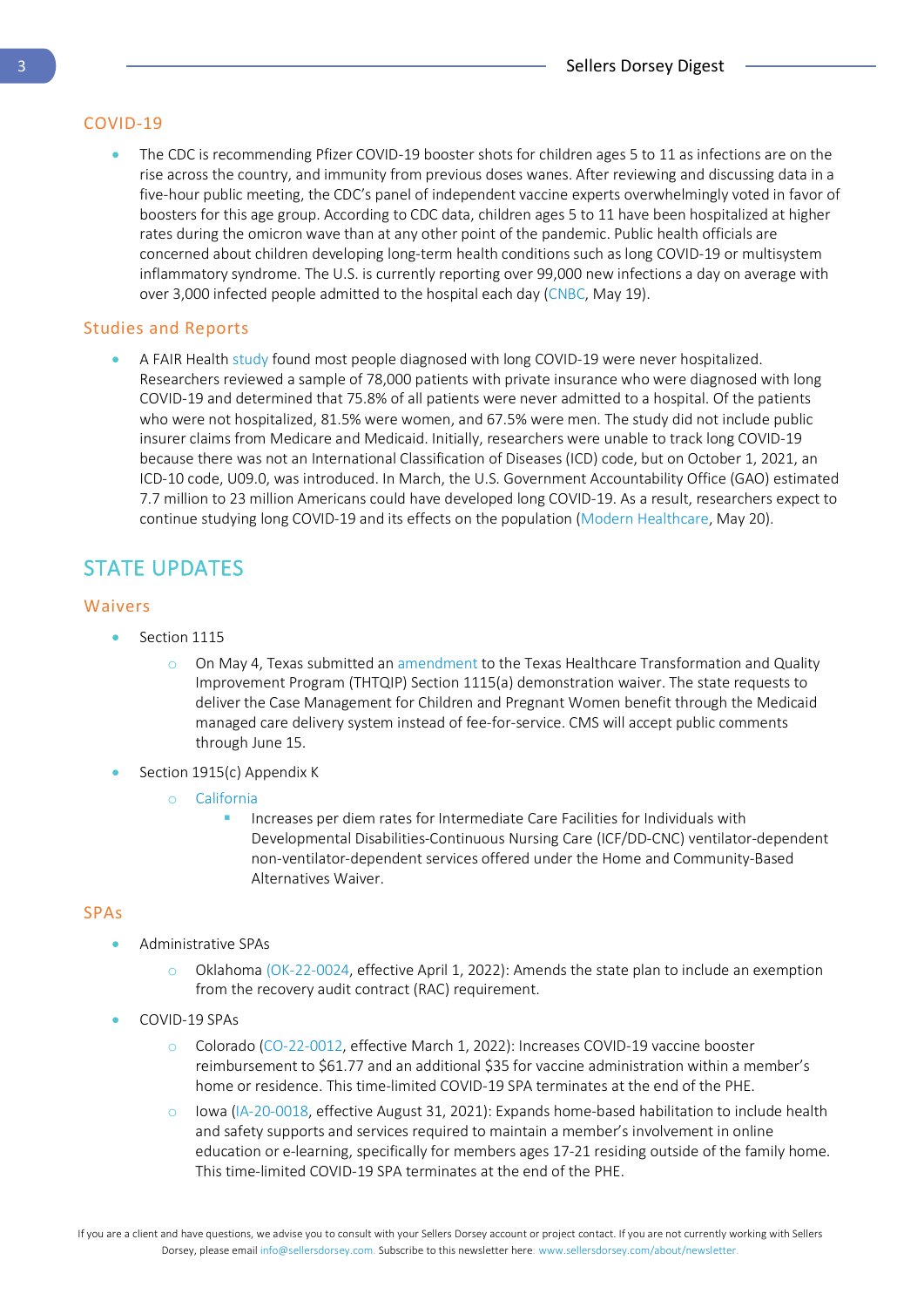- o Massachusetts [\(MA-21-0034,](https://www.medicaid.gov/medicaid/spa/downloads/MA-21-0034.pdf) effective July 1, 2021): Adds temporary rate increases for various providers in accordance with Massachusetts' approved Initial Spending Plan for HCBS under the ARP 2021. This time-limited COVID-19 SPA terminates at the end of the PHE.
- Eligibility SPAs
	- o Wisconsin [\(WI-22-0008,](https://www.medicaid.gov/medicaid/spa/downloads/WI-22-0008.pdf) effective January 1, 2022): Adjusts the allowable home maintenance amount for institutionalized beneficiaries based on the 5.9% cost of living adjustment.
- Payment SPAs
	- o Pennsylvania [\(PA-22-0002,](https://www.medicaid.gov/medicaid/spa/downloads/PA-22-0002.pdf) effective February 13, 2022): Reauthorizes and continues a series of additional classes of disproportionate share hospital (DSH) payments for qualifying acute care general hospitals.
	- o Pennsylvania [\(PA-22-0008,](https://www.medicaid.gov/medicaid/spa/downloads/PA-22-0008.pdf) effective January 9, 2022): Reauthorizes and continues supplemental payments to qualifying nursing facilities located in a county of the first class.
	- o Pennsylvania [\(PA-22-0009,](https://www.medicaid.gov/medicaid/spa/downloads/PA-22-0009.pdf) effective January 9, 2022): Authorizes supplemental payments to qualifying nursing facilities providing ventilator and tracheostomy care.
	- o Pennsylvania [\(PA-22-0010,](https://www.medicaid.gov/medicaid/spa/downloads/PA-22-0010.pdf) effective January 9, 2022): Authorizes supplemental payments to qualifying non-public nursing facilities in a county of the eighth class.
- Service SPAs
	- $\circ$  Louisiana [\(LA-22-0003,](https://www.medicaid.gov/medicaid/spa/downloads/LA-22-0003.pdf) effective February 12, 2022): Implements coverage of community health workers (CHW) services to address health related chronic diseases.
	- Rhode Island [\(RI-21-0012,](https://www.medicaid.gov/medicaid/spa/downloads/RI-21-0012.pdf) effective July 1, 2021): Adds coverage of certified CHW services that provide health promotion and coaching, health education and training, health system navigation, resource coordination services, and care planning.
	- o Vermont [\(VT-19-0003,](https://www.medicaid.gov/medicaid/spa/downloads/VT-19-0003.pdf) effective January 1, 2019): Aligns substance use disorder state plan services with the approved alternative benefit plan.

#### News

- Rhode Island has stopped the ongoing bidding process for the state's \$7 billion Medicaid managed care contract and will start over. The state's Department of Administration cites federal Medicaid program policy changes as the reason for scrapping the current process and starting over. Commonwealth Care Alliance, Neighborhood Health Plan of Rhode Island, Molina Healthcare, and United Healthcare all submitted their bids and will now have to repeat the process [\(Health Payer Specialist,](https://www.healthpayerspecialist.com/c/3612444/463444/state_scraps_troubled_medicaid_contract_starts_again?referrer_module=issueHeadline&module_order=8) May 19).
- Virginia's reinsurance program is the latest to earn federal approval. The reinsurance program is expected to decrease premiums by an average of 15.6% in 2023, with individual market enrollment anticipated to increase by 2.9%. There will be a 70% coinsurance rate, and the program will reimburse market insurers for claims between \$40,000 and \$155,000. With Virginia receiving less in federal tax credits, the state will be paid the difference to assist in the funding of the reinsurance program. The reinsurance program runs through 2027 through a 1332 waiver and can be extended [\(Modern Healthcare,](https://www.modernhealthcare.com/insurance/virginias-reinsurance-program-earns-federal-approval) May 19).

# <span id="page-3-1"></span><span id="page-3-0"></span>PRIVATE SECTOR UPDATES

- According to ratings agency AM Best, insurers will continue to pursue vertical integration despite mounting antitrust scrutiny. AM Best cites payers' acquisitions of urgent care centers, home health agencies, and pharmacy benefit managers as successful vertical integration undertakings, and it posits that telemedicine companies will be the next target market for acquisitions [\(Health Payer Specialist,](https://www.healthpayerspecialist.com/c/3613054/464173/larger_payer_providers_with_acquisitions_alliances?referrer_module=emailReminder&module_order=0&code=WW1SbFpYTkFjMlZzYkdWeWMyUnZjbk5sZVM1amIyMHNJREV6T1RnM09UTXpMQ0E1TkRRNU9URTBNakU9) May 20).
- The American Medical Association (AMA), Brigham and Women's Hospital, and the Joint Commission are launching a new network designed to teach health systems how to incorporate equity into care delivery. Advancing Equity through Quality and Safety Peer Network, the year-long mentorship and networking initiative, will be piloted by eight hospitals and health systems. The initiative is meant to improve health